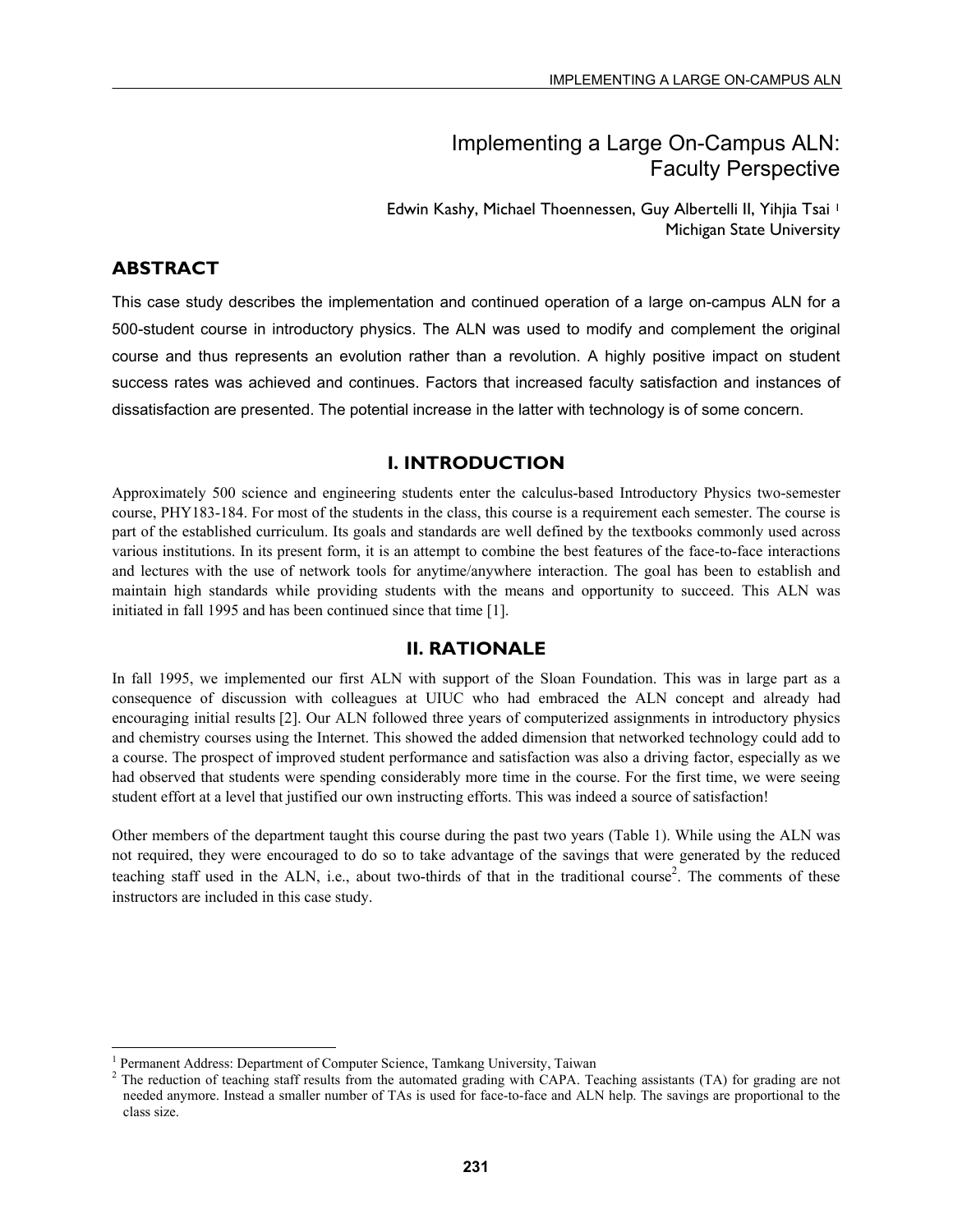| ID        | <b>Rank</b> | Years           | <b>Teaching</b> | <b>IT Technology</b> |
|-----------|-------------|-----------------|-----------------|----------------------|
|           |             | <b>Teaching</b> | <b>Awards</b>   | <b>Experience</b>    |
| EK        | Prof.       | 40              | Yes             | Yes                  |
| <b>MT</b> | Prof.       |                 | Yes             | Yes                  |
| <b>WL</b> | Prof.       | 14              | No              | Some                 |
| <b>BP</b> | Prof.       | 22              | No              | Some                 |

**Table 1. Information About the Four Faculty Members of this Study** 

## **III. BACKGROUND INFORMATION FOR THE COURSE**

This course was the first to use essentially all the features of an on-campus ALN. Being a required course for a large number of students, planned and actual enrollment was the same, 480 students.

A coordinator provided the technological support for the 15-20 instructors using the CAPA system each semester at Michigan State University (MSU). This included obtaining class lists electronically and providing them to the instructor in the proper format for immediate use, setting up the class directories, and testing that the system was operational for student login via the Web and/or Telnet. The coordinator also set up the Internet discussion forum for students, initially with commercial software and later as part of CAPA, and assisted in responding to students who encountered difficulties related to the technology.

Instructor training was a key part of the technological support. At MSU, supported by our Sloan Foundation grant, we have opted for one-on-one training and it has worked very well so far. The coordinator introduces the instructor to the system and works with the instructor on the technical aspects of content preparation and operation. The learning curve is thus very steep and de-facto adapted to the instructor's technological skill levels. Time to become proficient enough to run a course has varied from less than three hours to three days. For most of that time, however, the instructor and coordinator are working on their own in the same office, with any difficulty encountered being addressed immediately. While this may appear to be less efficient than training in a class or workshop, our success rate is total; once proficient, most instructors continue to use the technology.

Note that E. Kashy and M. Thoennessen are part of the development team of CAPA as an ALN tool. They had relatively small technology support requirements for ongoing course tasks, but had support in testing and implementing new or upgraded features.

### **A. Technology and Infrastructure**

The principal ALN tool used was CAPA, a computer system developed at MSU over the past seven years. In the initial experience with its use, a 90-student science class, student reaction was very positive and has since been replicated in numerous other disciplines and at other institutions [3-9]. This integrated software system has been used to

- Prepare, deliver, and grade personalized homework, quizzes and examinations.
- Provide feedback to students and instructors.
- Communicate with students in a class and provide a discussion forum for students.
- Provide links for student help via the Internet.
- Facilitate course management Table 2 summarizes some of the CAPA features for the instructor. The system was originally developed for Physics and Chemistry courses [3,5] and was used to develop a broad variety of conceptual questions adapted to the technology. Students are given several tries to get correct solutions and are given full credit when they succeed before the due date.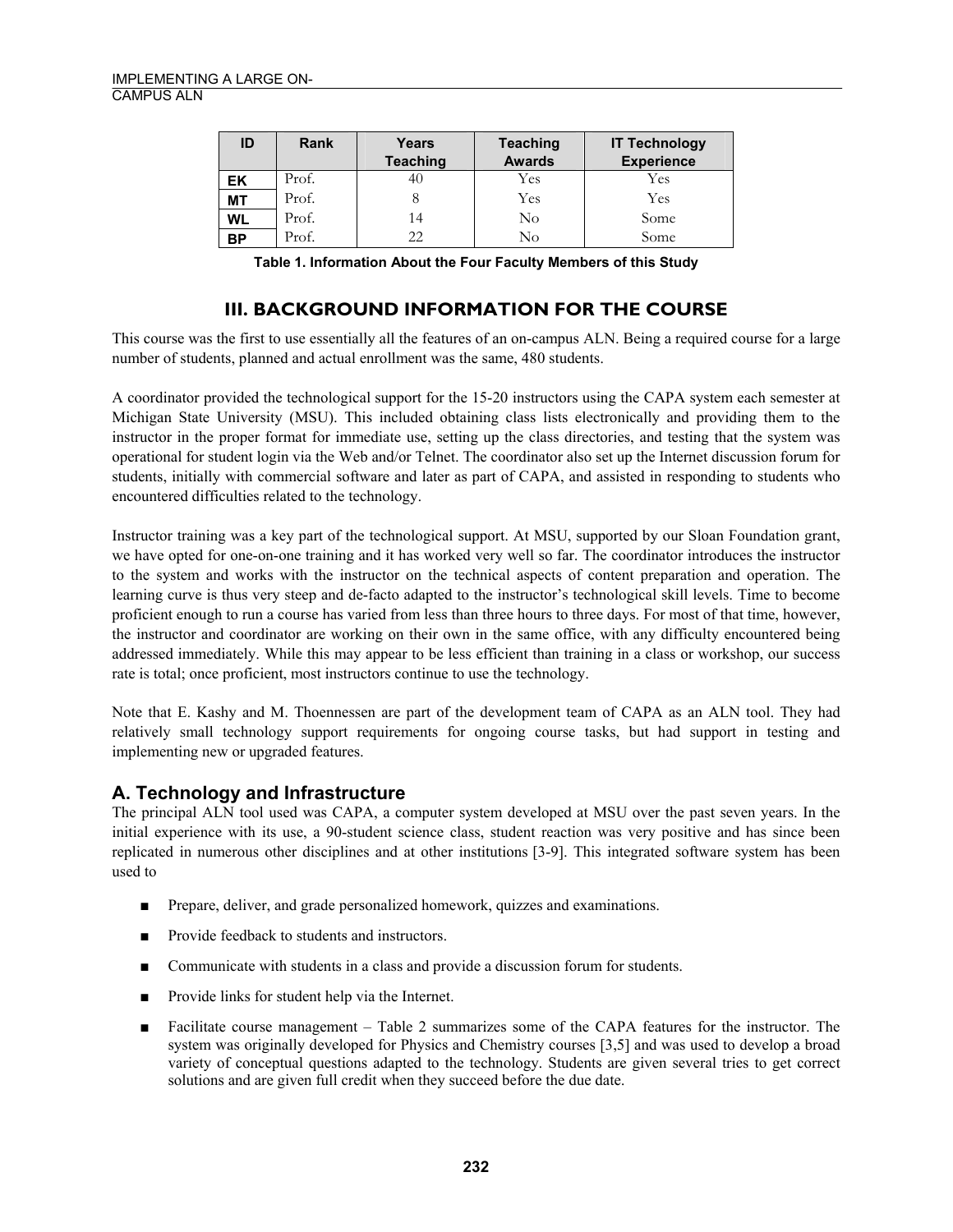| 1. QUIZZER                      | Prepares materials in three formats: ASCII, HTML, LATEX                     |  |
|---------------------------------|-----------------------------------------------------------------------------|--|
|                                 | Each student receives unique questions and problems                         |  |
| Multifaceted editing tool       | Over 170 pre-coded templates to facilitate creation of questions            |  |
| for preparing homework,         | Allows printing of text and graphics in a compact, efficient manner         |  |
| quizzes, and examinations       | Due dates can be set for individual sections independently                  |  |
|                                 | Includes a timed entry option for use with take-home quizzes and exams      |  |
|                                 | A simple transformation allows conversion from homework style to exam       |  |
|                                 | style                                                                       |  |
|                                 | Provides the range of answers for a question across all students in a class |  |
|                                 | Efficient assembly of existing problems from problem libraries              |  |
| 2. MANAGER                      | Provides distribution of grades for an assignment                           |  |
|                                 | Instructor can examine number of attempts made by students for each         |  |
| Course management and           | problem                                                                     |  |
| statistical analysis tools.     | Can analyze answer patterns to detect misconceptions:                       |  |
|                                 | 1. Correlations between items                                               |  |
|                                 | 2. Degree of discrimination                                                 |  |
|                                 | 3. Degree of difficulty                                                     |  |
|                                 | Course summaries for individual students can be generated for advising      |  |
|                                 | Grades scantron forms when the pattern of correct responses varies          |  |
|                                 | Can send semi-personalized E-mail to students based on performance          |  |
| 3. GRADER                       | Allows instructor to grade subjective answers such as essays                |  |
|                                 | Provides answers for individual student's assignments for hand-grading      |  |
| An additional grading tool that | Allows a problem to be excused for an individual student, section, or class |  |
| supplements self-grading by     |                                                                             |  |
| students                        |                                                                             |  |

#### **Table 2. The Three CAPA Modules Available for the Instructor**

While hints are available when an incorrect answer is given, the system does not attempt to give the students feedback on the particular error made (other than a formatting error). We believe that a key aspect of problem solving lies in the ability to both detect and correct one's mistake.

The strong emphasis on conceptual problems within CAPA makes it is a useful tool for many fields [7,9,10]. Figure 1 shows an example of a conceptual problem. It clearly goes beyond a traditional one-out-of-five multiple-choice question. To solve this problem, students need a reasonable understanding of Archimede's Principle.

**[1pt] A fisherman and his young daughter are in a boat on a small pond. Both are wearing life jackets. The daughter is holding a large floating helium filled balloon by a string.** 

*Consider each action below independently, and indicate whether the level of the water in the pond R-Rises, F-Falls, S-Stays the Same, C-Can't tell. (If in the first the level Rises, and in the second it Falls, and for the rest One Cannot Tell, enter RFCCC.)* 

A) The daughter pops the balloon.

B) The fisherman knocks the tackle box overboard and it sinks to the bottom.

C) The fisherman lowers himself in the water and floats on his back.

D) The fisherman fills a glass with water from the pond and drinks it.

E) The daughter gets in the water, looses her grip on the string, letting the balloon escape upwards.

#### **Figure 1. Example of a Conceptual Question in CAPA**

The hint will read: "Think Archimede's Principle. How does the volume of fluid displaced by a body that `floats' differ from that for a body that sinks?"

An additional strength of CAPA is the variations of a problem among students. A simple example is shown in Figure 2. Two versions of the same problem are shown for different students. This encourages collaboration without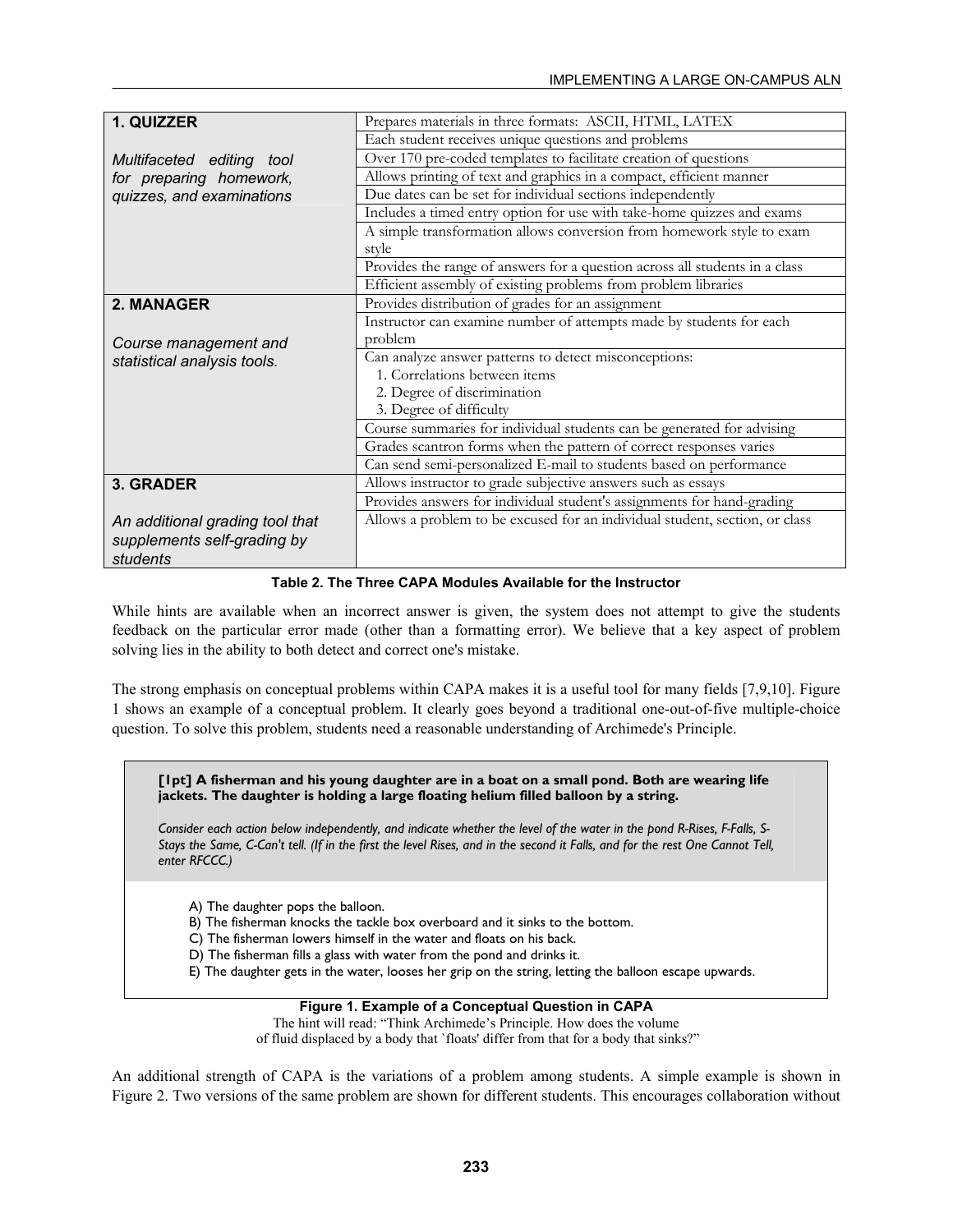simply copying the solutions. Again, each individual student has to understand his own problem. It is also possible to give the students different selections; however, one should be careful that all the same concepts are presented to all students.



#### **Figure 2. Two Different Versions of the Same Problem The selections are automatically randomized.**

Conceptual problems are an important part for understanding. There is a large correlation between understanding the concepts and the ability to solve numerical questions as shown in Figure 3.



**Figure 3. Correlation Between Conceptual and Numerical Problems** 

The most recent addition is a direct link to a discussion forum implemented in CAPA when accessing from the Web. This allows each student to participate directly in a discussion with other students and/or the teaching assistant (TA) while working on a specific problem. This feature simplifies the use of discussion groups significantly because the additional log-in and password required for an external discussion forum is not necessary. In this moderated discussion forum, the TAs make sure that the postings are hints and not just the posting of formulas. This control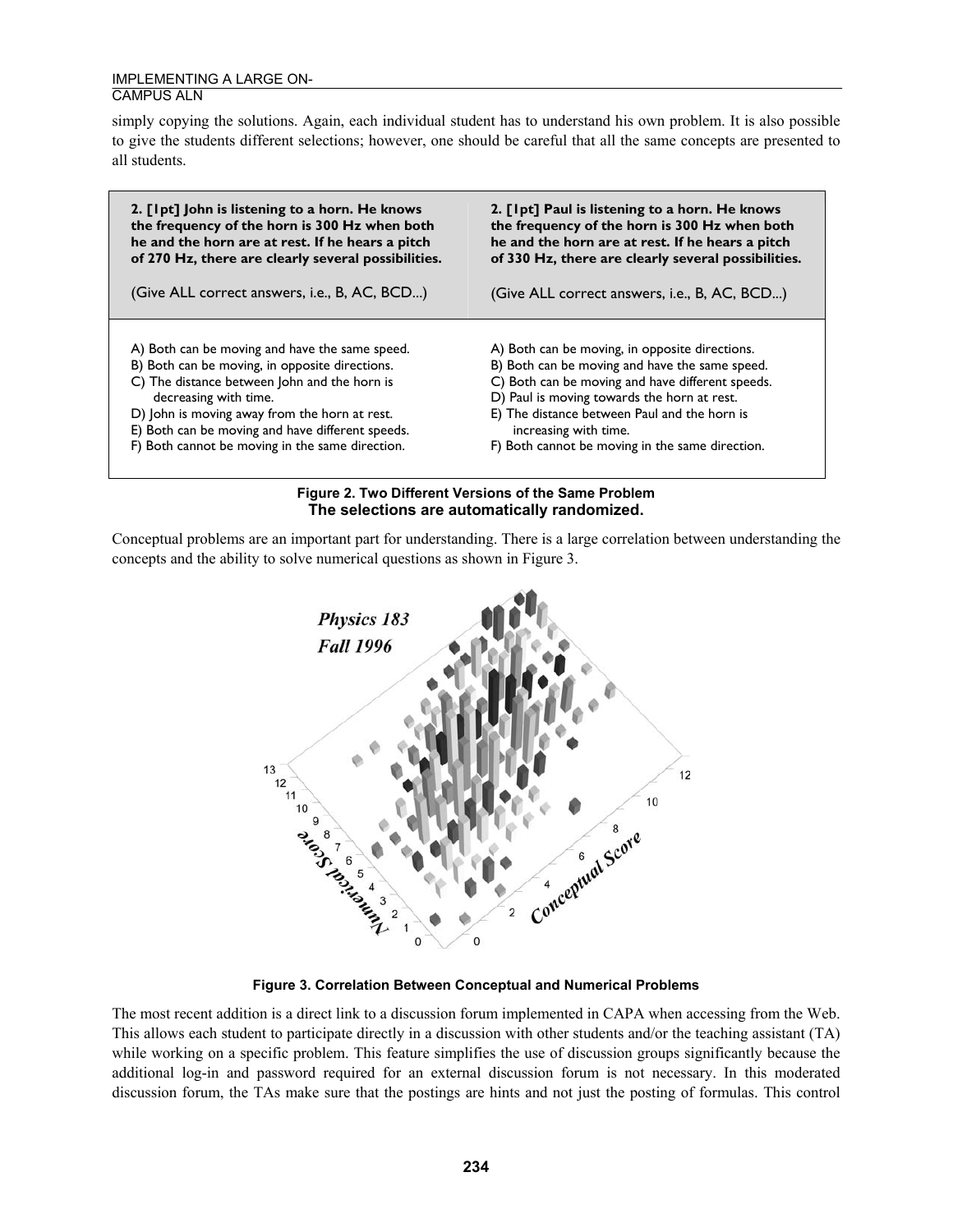mechanism does not exist for Websites initiated by students that have recently appeared. On these sites solutions are posted and even problems having typical randomized variables can have their solutions posted. Fortunately, these student endeavors can be overcome. Figure 4 shows an example we have used. As can be seen it is virtually impossible to communicate the solution of this problem over the Web without discussing the physics involved (Kirchoff's Rules). That is exactly the purpose of collaboration—explaining and understanding the problems. It becomes easier to learn how to do the problem than to subvert the system.

# **B. Content Delivery**

Table 3 shows the various components of the course. As in most physics courses, demonstrations are a large component of lecture time. Traditional lecture time is, however, significantly reduced, allowing for large segments of time on interactive lecture exercises and unannounced short quizzes. These quizzes have had a positive impact in improving class attendance even though they serve to assign only a small proportion of the student's grade (5%). The quizzes are also useful in identifying misconceptions very early.

Homework assignments are personalized. The conceptual problems are designed to encourage collaboration among students as they can benefit from the additional practice of working on somewhat different versions





of the same problems. Numerical story problems have variables that inhibit rote copying among students. Recently we have added new techniques that have strongly inhibited the sharing of formulas where one can just plug in one's variables and get the correct answer without really understanding the problems. Each weekly assignment has a firm due date. This insures students do not fall behind. Students are given full credit if they get the correct answers before the due date. If a solution entered is incorrect, the student may work to find the errors. A number of attempts are allowed to obtain the solution. Thus, most students are able to receive very good grades on the assignments, and this has proved to be highly motivating. Note that these high grades do not lead to grade inflation, as a higher absolute scale is used to assign the course grade.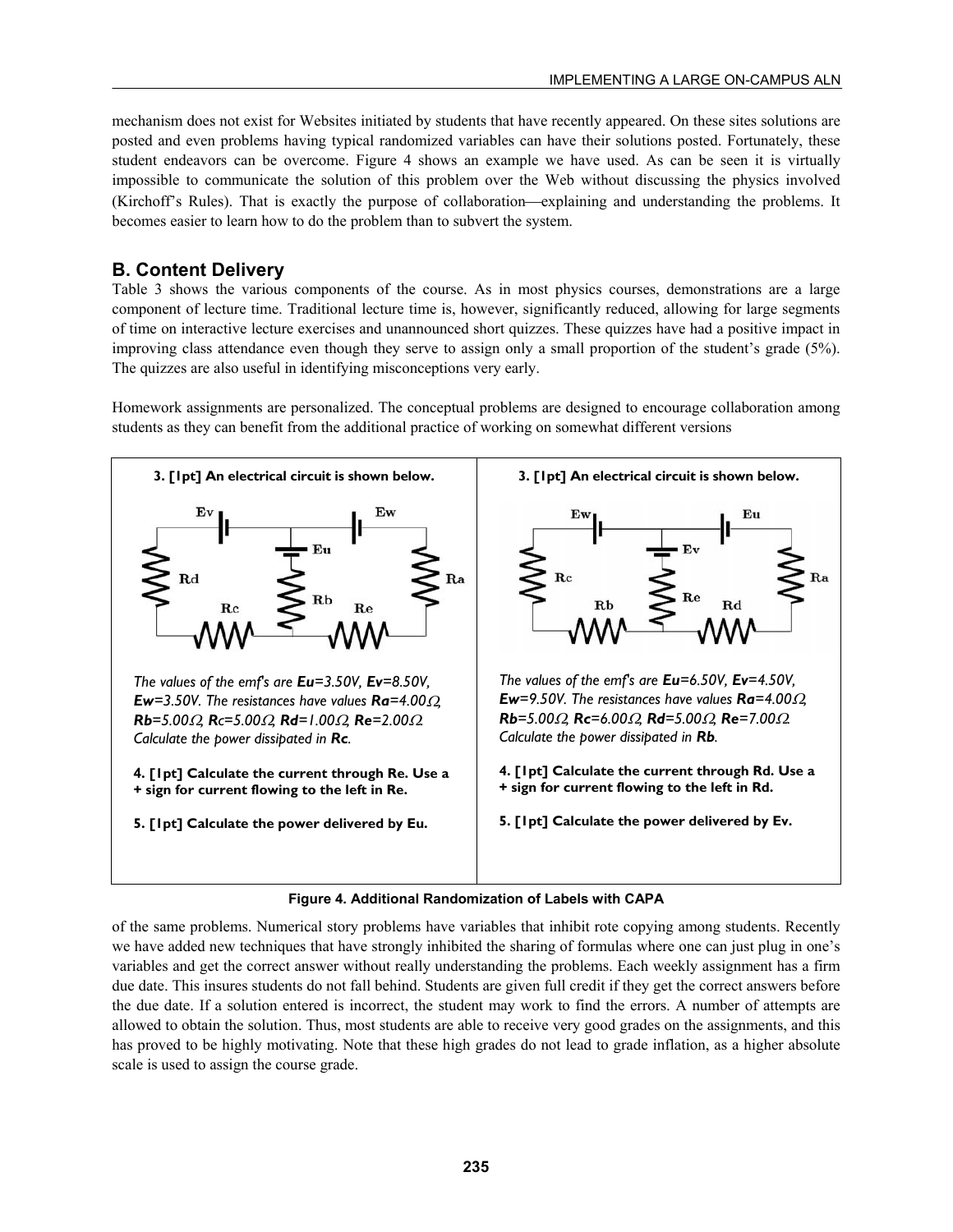| <b>Activity</b>                | Before (%) | Current (%)      |
|--------------------------------|------------|------------------|
| <b>In-class Time:</b>          |            |                  |
| Lecturing                      | 70         | 40               |
| Quizzes                        | 5          | 15               |
| Exercises                      | 5          | 25               |
| Demonstrations                 | 20         | 20               |
|                                |            |                  |
| <b>Recitation Time</b>         | 100        | $\left( \right)$ |
| Learning Center (Face-to-face) | 0          | 100              |
| <b>Discussion Forum</b>        | 0          | 100              |
| Feedback                       | 20         | 80               |
| <b>Exam Corrections</b>        | 0          | 100              |

**Table 3. Time (%) Spent on Various Aspects of the Course** 

Collaboration is also encouraged by a small component of teamwork in assignments. For example, groups of up to five students working together can submit a subjective essay discussing the observation of an experiment shown by video during class. This also has a big efficiency factor for the instructor grading these essays.

Assignments have a significant component of challenging problems. Students can obtain help at any time via the discussion forum established for the class. Posted questions are sure to be addressed within 24 hours or less by TAs or other students. In addition, help is available at scheduled periods throughout the week in a Physics Learning Center. There teaching assistants, who are assigned to the class and who have themselves solved their own personalized assignments, use the Socratic method in helping students with any difficulties. Students needing help can be there several hours while those who do not feel such a need are not required to be there at all. This face-toface help is an important part of the class, especially for less prepared students. It is also helpful to the instructor as it provides complimentary feedback to the detailed on-line feedback available from the student performance as recorded by the system. The Learning Center is also the way we have countered the impersonal nature of instruction in this large course. It provides many opportunities for one-on-one interactions between students and teaching staff.

A concept test given during the first week and again near the end of the class helps compare the class to others at similar institutions and represents one of the measures of learning. Mid-term and final exams are the main assessment tools. In the case of the mid-terms, we allow students to earn partial credit by correcting any part of the exams on which they have not done well.

Following the proctored examinations, students can pick up a copy of a different version of the same exam. They then can solve the problems in that version within the next three days and enter answers via the Internet. They can consult with fellow students, the teaching staff, etc. to get help. By this process, the mid-term grade is the original grade plus 30% of the difference between the corrections and original exams, i.e., they recover "30 cents on the dollar" of every missed point. More than 99% of students avail themselves of this correction opportunity. It is a very popular option! For the instructor, it represents an effective and efficient way to encourage students to review all the material on the exam and improve their understanding. (A common comment by students finding out how to solve a problem missed on the exam is, "I should have gotten it! It wasn't that hard.")

The 99% of the students who work on the corrections actually solve all exam questions. In contrast, in traditional exams the students typically do not even look at their wrong answers and do not try to understand what they did wrong. This extra effort on the students' part comes at almost no extra effort by the instructor.

#### **III. RESULTS**

### **A. Effectiveness**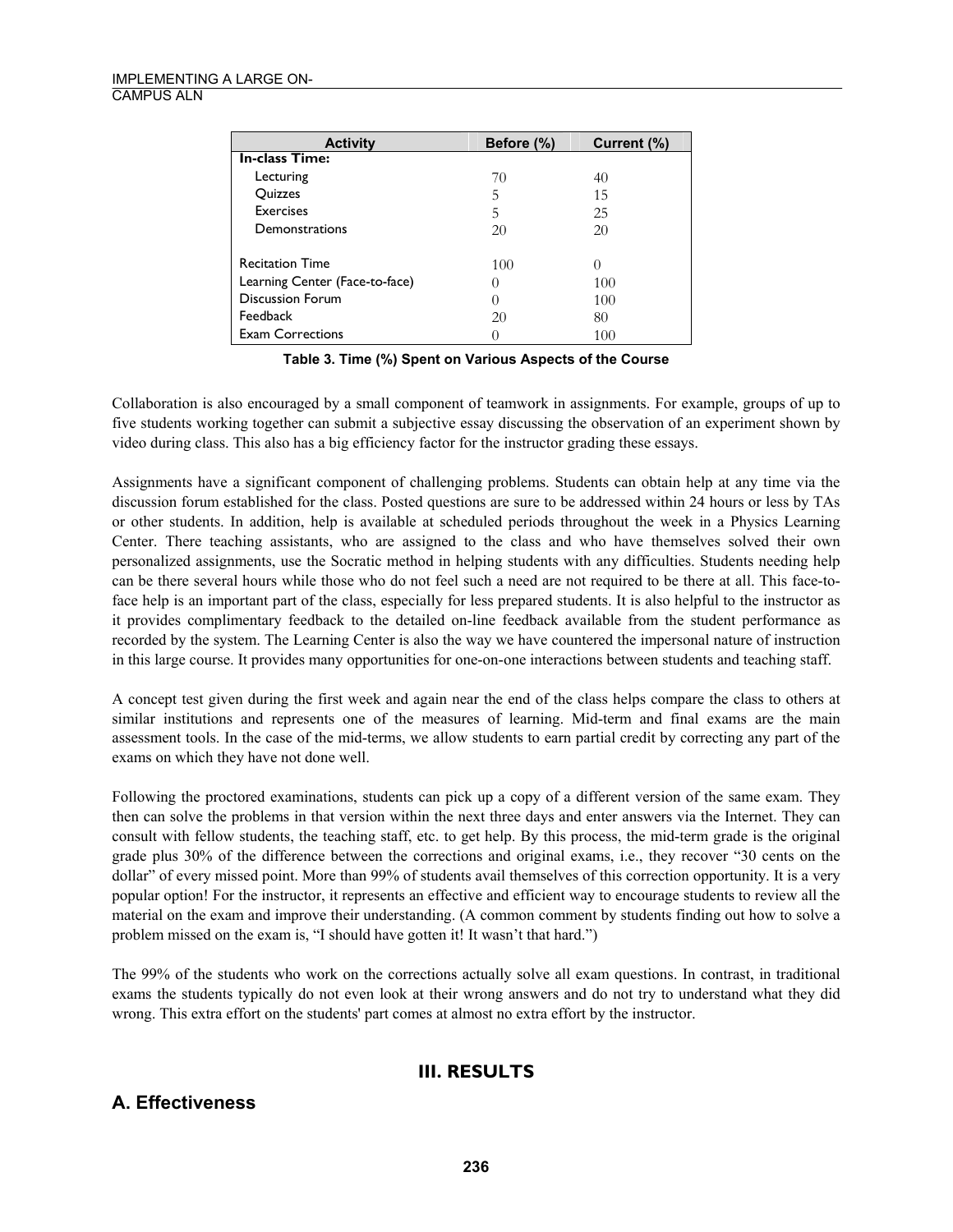Before we discuss faculty satisfaction, we need to mention briefly the effectiveness results obtained from our oncampus ALN approach. These can be found in the Journal of Engineering Education [1], where we demonstrated a strong, positive impact on student success in large classes while maintaining high standards. In retrospect, the improvement in student achievement observed should not have been surprising as our approach has been to retain the best established practices of more traditional teaching and to use ALN to fix the weak areas where it clearly can have a major impact.

The important aspects of using the technology which appear to have a significant positive impact on student achievement include

- Interaction between the students and the computer using materials and problems well adapted to the technology enables students to receive instant feedback [11,12] on their understanding of concepts and ability to carry out calculations properly. Concurrently, it provides access to specific help provided by an instructor or provided via links.
- Interaction between the instructor and the computer provides the instructor with on-line feedback on student misconceptions and misunderstanding so that they can be addressed in a timely manner, usually before the work is due. It provides early, comprehensive information about individual students who are having difficulties. This information is essential to properly advising these students.
- Asynchronous interactions among students and between students and instructors via the network provide the opportunity for questions, answers, discussions, and elucidation of difficult concepts within the context of anytime/anywhere.

In addition, the efficiencies generated by the use of technology allow us to devote increased teaching staff time to Socratic one-on-one interactions with students.

#### **B. Saving Paper**

One issue in implementing the technology for large on-campus ALN course involves the printing of personalized assignments. Since the assigned work is on the Web, should students be given printed copies? Our reason for printing and handing out assignments has been to promote an environment where students collaborate and discuss their work. Such collaboration has been shown to have positive impact on performance [13]. Would such collaborations be less likely if they had to work at individual computers? We have recently collected some data on the printing issue. In fall 1998, assignments for a large student course (not using CAPA) were provided on the Web. When polled, most of those students said they printed assignments from the Web all or most of the time.

We then polled the students in PHY183 (480 students using CAPA) during the fourth week of the semester to see if they would agree to have the following week's assignment not printed. The vote was overwhelmingly against, 420 to 6. In addition, 89 students commented by E-mail—one was willing, 88 were not. The reasons given in those 88 Emails are shown in Table 4.

| Why students want printed assignments                   |        |  |  |  |
|---------------------------------------------------------|--------|--|--|--|
| Harder to work in front of screen                       | 56%    |  |  |  |
| Printed HW more accessible                              | 43%    |  |  |  |
| Trouble printing from the Web, and excellent quality of | $27\%$ |  |  |  |
| LaTeX printout                                          |        |  |  |  |
| Web access required                                     | $18\%$ |  |  |  |
| Work on-line too long                                   | $11\%$ |  |  |  |
| Other reasons                                           | $18\%$ |  |  |  |

**Table 4. E-mail Responses of 88 Students** 

We believe that in our situation, the small effort by the instructor to prepare printed worksheets is well repaid by the large saving in student time and increased student interaction level. Note that because of a highly efficient format,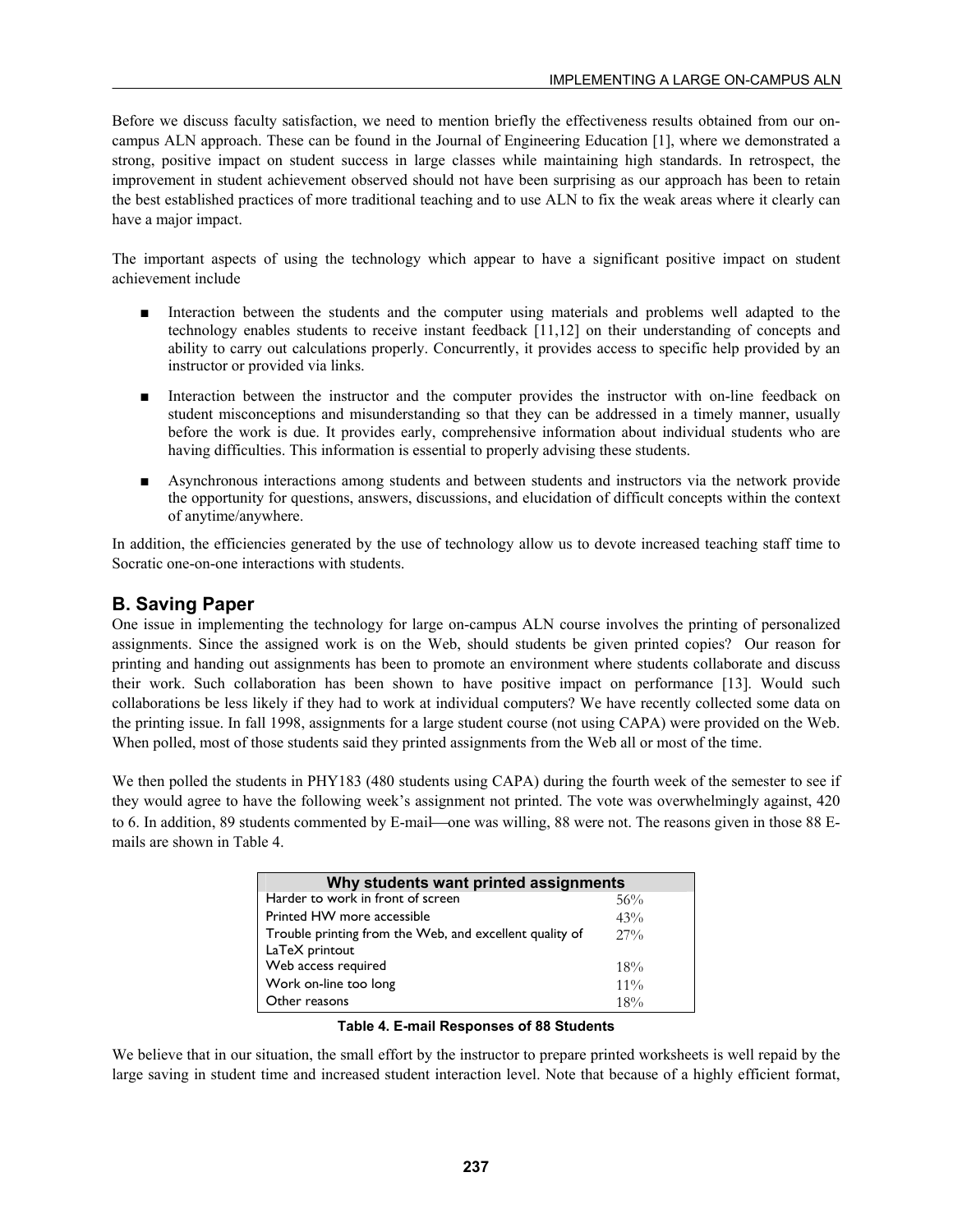our printing of the assignments prepared with Latex requires from four to nine times less paper than when students print from the Web.

### **C. Faculty Satisfaction**

To put the faculty satisfaction issues in perspective, we have interviewed faculty, including some who have not used ALN in their disciplines and looked at previous studies of issues that affect faculty satisfaction [14-19]. Faculty satisfaction is complex. The principal factors, which emerge from the literature, from interviews with our colleagues in this study, and from our own experience, include collegiality, workload, and autonomy. An interesting observation concerns the role conflict that occurs at the intersection between faculty and administrative domains of responsibility. While it does not appear to affect general faculty satisfaction, it can be a source of disaffection and dissatisfaction.

Our experience has been that the implementation of ALN technology on a large scale in teaching has greatly increased the domain where administrative and academic responsibility and control intersect. Thus, it is not surprising that we have experienced numerous situations that engendered faculty dissatisfaction, ranging from not so important to instances that, in our perception, are critical factors in how we want to do our task. In this area of collective decision-making and responsibility, we have encountered a spectrum of administrative attitudes across the administrative ladder. In the four situations briefly described below, we should keep in mind that the descriptions are from the faculty and that the perception of the administrator(s) involved may be considerably at odds. The following paraphrase professors either using or using and developing ALN:

- **Case A** While teaching a large (700 students) introductory physics course, I came across a software program that displayed physics demonstrations. This software was priced around \$150. I had already been displaying demonstrations on a screen and thought this software would fit nicely with the existing format of the class. In response to my E-mail requesting authorization to purchase that software, the department chair responded that I should E-mail the person in charge of the academic affairs committee, which I did. This person responded that I should first get a demonstration version of the program, which I did. I received the demonstration version of that program but that version was inadequate. By this time, it was near the end of the term. I was frustrated with the process and discontinued my attempt to incorporate this program into my class.
- **Case B** In implementing the large ALN on campus, I decided there was a need to provide students an opportunity for a face-to-face interaction and help with teaching staff above and beyond what was provided through the network. A learning center was established with furnishings consisting of tables and chairs and computers obtained from salvage. The computer needs in this spartan environment were quite modest, vt100 terminal emulation, as our ALN predated the use of the sophisticated Web browsers that are ubiquitously in use today.

As the use of the ALN concept spread to a greater number of students, this initial setup soon became insufficient for the large demand and new capabilities. Requests that the area be upgraded and improved in several aspects eventually received administrative approval, at which time I informed my students to bear with us for a bit as significant changes were soon forthcoming in improving that component of the learning environment. These changes were then canceled and not implemented until more that a year later. I felt angry and frustrated.

■ **Case C** – Discussion with the Dean and Chair established the need for centralized support for faculty using the technology. The yearly combination of contributions from the two most highly involved departments and the College with miscellaneous funds (education research grant, etc.) has provided a salary for a coordinator to support faculty across campus in the use of the CAPA as ALN tool. Administration has clearly expressed support of a more permanent arrangement, which would eliminate my task to see that the support for the position is there each year. In spite of the 6000+ students involved each semester, such an arrangement is still not in place five years after the position was first filled.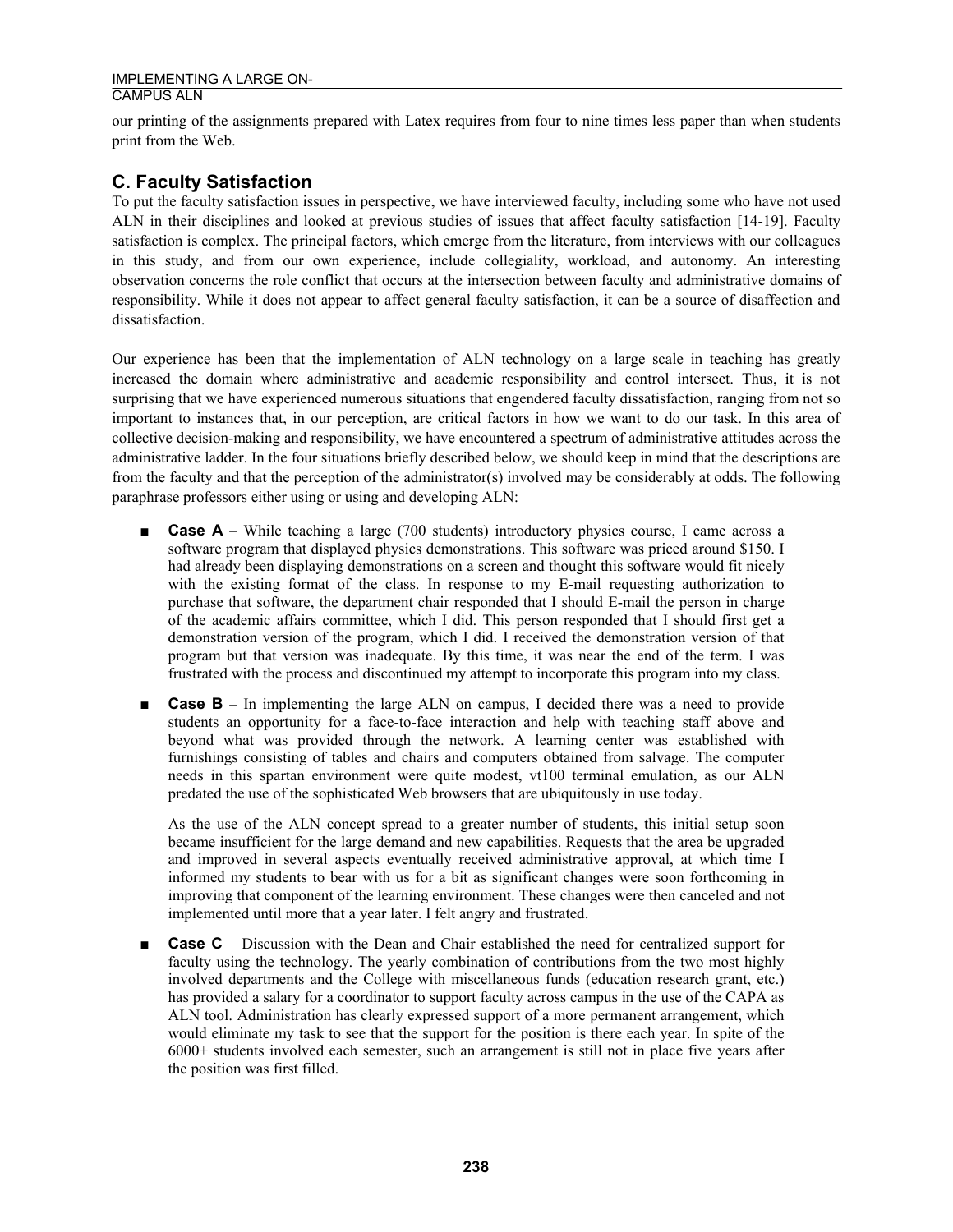■ **Case D** – When a key developer of the CAPA system left the University, I made repeated requests for support to continue development and essentially met no action, either positive or negative. I then addressed the request directly to the highest administrative level. This action triggered a significant dissatisfaction at lower administrative levels. Still, the outcome was that the request was fulfilled, with the University continuing to support the system development.

For the present survey we explicitly interviewed six physics professor who taught with CAPA recently. We also have close contact with most of the instructors using CAPA for about 20 courses in several disciplines on campus. The four cases above represent the major conflicts brought to our attention. Note that they are one-sided views in areas of shared responsibility and could be described in quite different terms from an administrative perspective. In the implementation of ALN technology, such areas have grown significantly, and thus, increase potential conflicts as faculty and administrators carry out their tasks.

With the increased use of technology in education, administrators have an increasing and important role in an area where they have limited knowledge and in which faculty also are not often experts. A quote (with a large dose of sarcasm) from a colleague asked to comment on sources of dissatisfaction in his work, "... too much administrative interference, decisions based on ignorance." We do not want to leave the impression that conflicts dominate our interaction with administrators. On balance, they have been facilitators and helped to establish the conditions in which we have obtained highly positive and encouraging results [1].

The level of satisfaction with the on-campus ALN implementation is high across many disciplines and faculty who have implemented all or part of its functionality. This satisfaction comes in spite of the universal agreement among faculty that work is increased, especially initially. Technical support is rated good to "… wonderful." Positive interactions with satisfied students, by far the majority, is a big factor, as is the interactions with colleagues doing ALN with whom one can share a remarkable variety of wonderful stories. The on-campus aspect has strong appeal. One faculty who volunteered that he is now ".. a convert to this technology" added that he liked that he was "still teaching the normal way." Another commented, "This was the first time I had the ability to really see how students were doing in such a large course and could review that information before meeting with them."

There has been a redistribution of responsibility in the large courses. There is some loss of faculty control as courses depend more on the support of system administrators and on the proper functioning of the technology infrastructure. More of the course administration and management has become part of the lecturer's work. Instructors now have detailed knowledge of student performance, and so do the students. There is far greater interaction with students, via E-mail in particular, which is yet another factor increasing the time spent on a course. Those students who are having a difficult time, or who believe that getting some work excused is equivalent to having done the work, take up a far greater proportion of the instructor's time. Some students seek assistance when it is clear that very little studying has occurred. This additional work is a source of dissatisfaction for many faculty. Others who perceive the added work are not interested in adopting the new technology.

For faculty excited by the new opportunities, there have been many rewards. These include

- Increased collegiality with colleagues in other departments and disciplines.
- A perception that they can influence outcome.
- Improved relations with students who are benefiting and who view the instructor as mentor rather than judge.
- Positive feedback from graduate assistants whose work has been moved from grading and record keeping to Socratic interactions with students.

#### **IV. SUMMARY**

We believe that at MSU, ALN can and soon will be a significant part of the educational experience for a majority of students. This will be helped considerably if, as the number and variety of more sophisticated technical tools become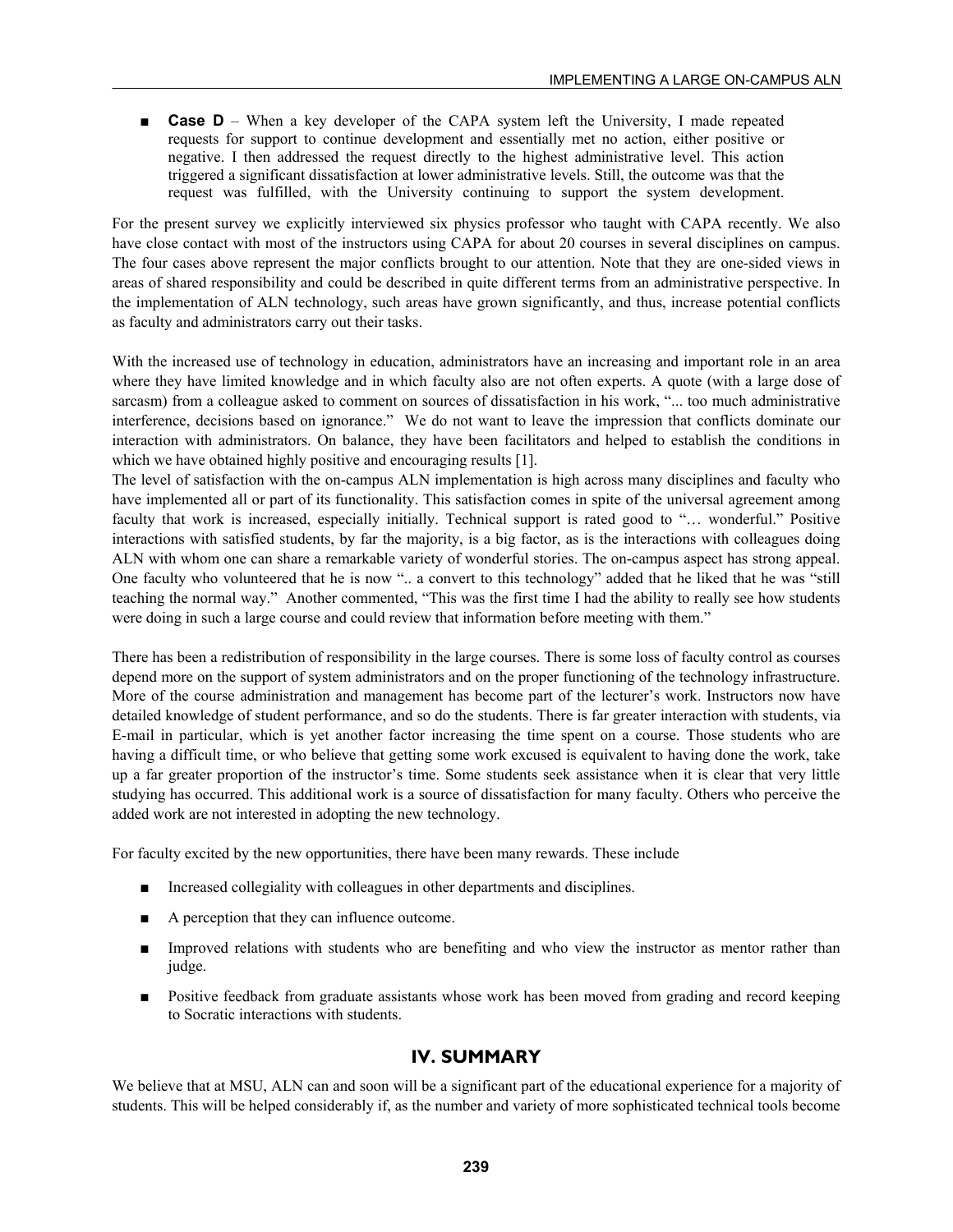available, faculty are assisted in becoming skilled in their use and the increased workload is kept in check. Broad implementation will also be assisted if faculty and administrators develop means to deal with the increasing number of conflict situations where their functions overlap.

#### **ACKNOWLEDGEMENTS**

We would like to thank Professors W. Lynch, B. Pope, T. Glasmacher and B. Sherrill for the participation and/or comments related to faculty satisfaction. We also appreciate the help of N. Davis during this project. Last but not least, support from the Sloan Foundation has played a key role: it represented an external evaluation of quality and provided resources that allowed us to quickly and broadly implement and experiment with the new network tools.

#### **REFERENCES**

- 1. **Kashy, E., Thoennessen, M., Tsai, Y., Davis, N. E., and Wolfe, S. L.** Using networked tools to promote student success in large classes. *Journal of Engineering Education*, ASEE, Vol. 87, No. 4, pp. 385-390, 1998.
- 2. **Oakley, B. II.** A virtual classroom approach to teaching circuit analysis. *IEEE Transactions on Education*, Vol. 39, No. 3, pp. 287-296, 1996.
- 3. **Kashy, E., Sherrill, B. M., Tsai, Y., Thaler, D., Weinshank, D., Engelmann, M., and Morrissey, D. J.** CAPA, an integrated computer assisted personalized assignment system*. American Journal of Physics*, Vol. 61, No. 12, pp. 1124-1130, 1993.
- 4. **Tsai, C.** Computer assisted personal assignment system*.* Third Conference on the Teaching of Calculus, Ann Arbor, MI, June 24, 1994.
- 5. **Morrissey, D. J., Kashy, E., and Tsai, Y.** Using computer-assisted personalized assignments for freshman chemistry. *Journal of Chemical Education*, Vol. 72, pp. 141-146, 1995.
- 6. **Thoennessen, M., and Harrison, M.** Computer-assisted assignments in a large physics class. *Computers and Education*, Vol. 27, No.2, pp. 141-147, 1996.
- 7. **Artus, N. N., and Nadler, K. D.** A computer-assisted personalized approach in an undergraduate physiology class. *Journal of Plant Physiology*, Vol. 119, pp. 1177-1186, 1999.
- 8. **Mader, K., and Peaslee, G.** CAPA 4.6 and Hope College. CAPA as ALN Teaching Tool Workshop, Michigan State University, February, 1999.
- 9. **Sherrill, B.** Use of CAPA in a general astronomy course. CAPA as ALN Teaching Tool Workshop*,* Michigan State University, February, 1999.
- 10. **Golzynski, D.** Food services 2000: On-campus and off-campus. CAPA as ALN Teaching Tool Workshop*,*  Michigan State University, February, 1999.
- 11. **Sassenrath, J. M. and Garevich, C. M.** Effect of differential feedback from examinations on retention and transfer. Reprinted from J*ournal of Educational Psychology*, 1965, in *Current Research on Instruction*, R.C. Anderson et al., Prentice Hall, pp. 211-215, 1969.
- 12. **Sansone, C.** A question of competence: The effect of competence and task feedback on intrinsic interest. *Journal of Personality and Social Psychology*, Vol. 51, No. 5, pp. 918-931, 1986.
- 13. **Treisman, U.** Studying students studying calculus. *The College Mathematics Journal*, Vol. 23, pp. 362, 1992.
- 14. **Near, J. P., and Sorcinelli, M. D.** Work and life away from work: Predictors of faculty satisfaction. *Research in Higher Education*, Vol. 25, No. 4, pp. 377-394, 1986.
- 15. **Copur H.** Academic professionals: A study of conflict and satisfaction in professorate*. Human Relations*, Vol.43, No. 2, pp. 113-127, 1990.
- 16. **Blackburn, R. T., and Lawrence, J. H.** *Faculty at Work: Motivation, Expectation, Satisfaction*, John Hopkins University Press, 1995.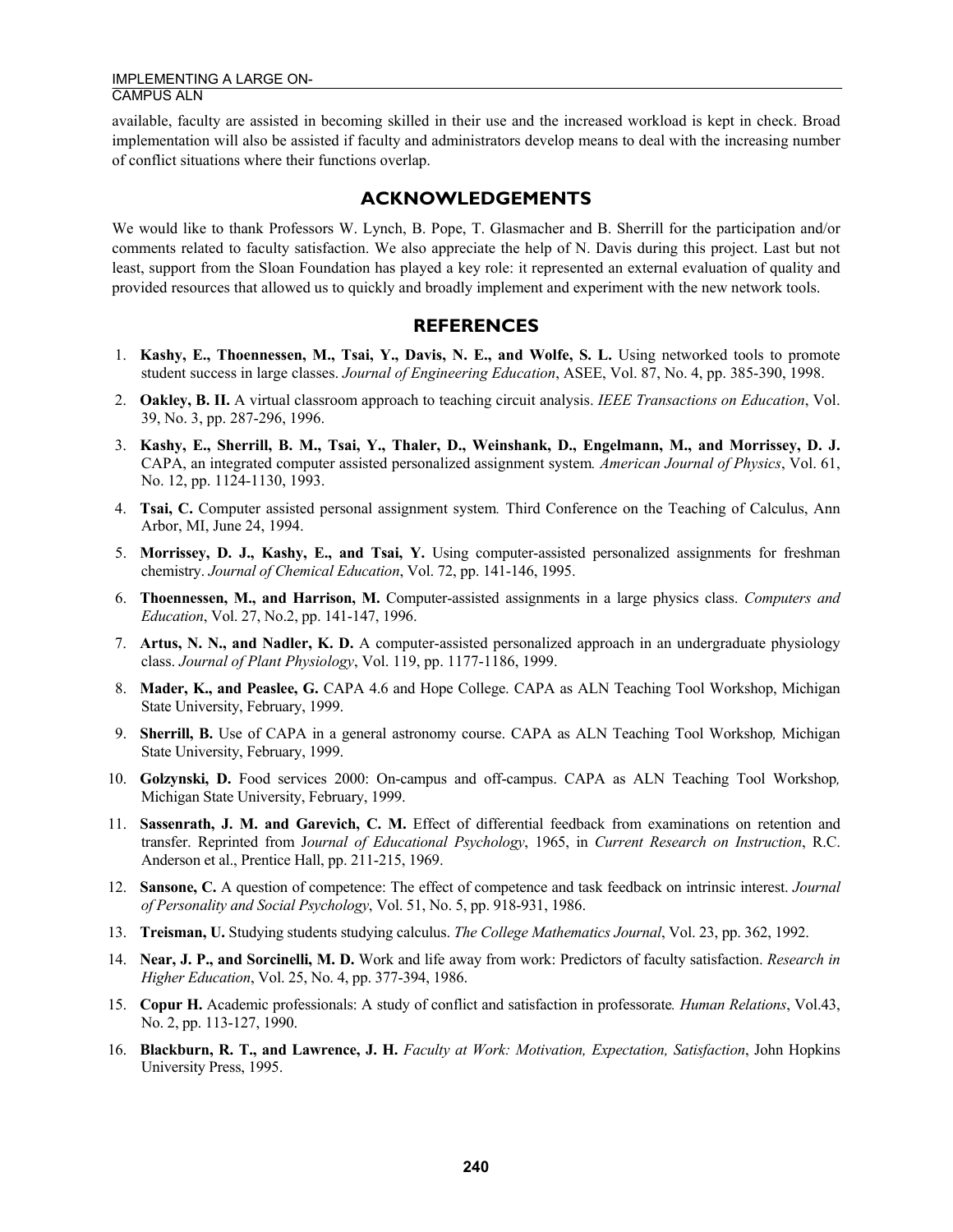- 17. **Pollicino, E. B.** *Faculty Satisfaction with Institutional Support as a Complex Concept: Collegiality, Workload, Autonomy,* Eric fiche ED 394428, 1995.
- 18. **Seiler, R. E., and Pearson, D. A.** Dysfunctional stress among university faculty*. Educational Research Quarterly*, Vol. 9, No. 2, pp. 15-26, 1984.
- 19. **Perry, R. P., Menec, V. H., Struthers, C. W., Hechter, F. J., Schonwetter, D. J., and Menges, R. J.** Faculty in transition: A longitudinal analysis of the role for perceived control and type of institution in adjustment to postsecondary institutions. *Research in Higher Education*, Vol. 38, No. 5, pp. 519-556, 1997.

#### **ABOUT THE AUTHORS**

**Edwin Kashy** is a University Distinguished Professor at Michigan State University in the Department of Physics and Astronomy. He earned his Ph.D. in Nuclear Physics from Rice University in 1959. He was an NSF post-doctoral fellow at MIT, and then served there as an instructor until 1962. He then joined the faculty as an assistant professor at Princeton University before joining the faculty at MSU as associate professor in 1964. His research areas have been in spectroscopy, Coulomb effects and temperature in atomic nuclei. Since 1992, he has been using technology in his classes and has led the teams at MSU who have developed the networked CAPA (Computer Assisted Personalized Approach) system. He has been assessing the impact of technology in teaching, currently with support from the Alfred P. Sloan and Andrew W. Mellon foundations. Dr Kashy's honors include the John Simon Guggenheim Fellowship, the Distinguished Faculty Award at MSU and the Excellence in Physics Teaching Award; he is also a past CASE Professor of the Year nominee. The work he has done with his colleague on the impact of technology in teaching has been recognized by the ASEE Benjamin J. Dasher Award (98) and the William Elgin Wickenden Award (99).

Contact: Department of Physics and Astronomy, College of Natural Science, Michigan State University, East Lansing, Michigan 48824; Telephone: 517-333-6318; Fax: 517-353-5967; E-mail: kashy@nscl.msu.edu.

**Michael Thoennessen** is a Professor of Physics at Michigan State University in the Dept. of Physics and Astronomy with an appointment at the National Superconducting Cyclotron Laboratory. He earned his Ph.D. in Experimental Nuclear Physics in 1988 at the State University of New York at Stony Brook. His main research is in nuclear physics where he studies nuclei far from stability. He has been using technology in teaching his classes since 1994, and has been a member of the CAPA development team. His honors include the Outstanding Mentor Award ('94), the T.H. Osgood Award for Teaching Excellence ('95), the Teacher Scholar Award for the College of Natural Science ('96), and the Physics department Outreach Award for his leadership of the Research Experience for Undergraduates program. He is also co-awardee of the ASEE Benjamin J. Dasher Award ('98) and the William Elgin Wickenden Award ('99). His research also include assessment of learning with technology with support from the Alfred P. Sloan and Andrew W. Mellon foundations.

Contact: Department of Physics and Astronomy, College of Natural Science, Michigan State University, East Lansing, Michigan 48824; Telephone: 517-333-6323, Fax: 517-353-5967; E-mail: thoennessen@nscl.msu.edu.

**Guy Albertelli** is currently a Specialist in Educational Technology at Michigan State University. He received his B.A. in Computer Science at Michigan State University in 1996 and his M.S. in Computer Science from Ohio State University in 1997. He first joined the CAPA development team while an undergraduate student at MSU, contributing the first computer-scored software for optically scanned individualized examinations. Since 1998, He has been the lead programmer and developer for CAPA and his work has resulted in a much more user-friendly system. His current project is the Development of a new ALN tool: LON-CAPA (Learning OnLine Network with a Computer Assisted Personalized Approach). His research also includes assessment of learning with technology with support Andrew W. Mellon foundations.

Contact: College of Natural Science, Michigan State University, East Lansing, Michigan 48824; Telephone: 517- 432-5652, Fax: 517-353-5967; E-mail: albertel@pilot.msu.edu.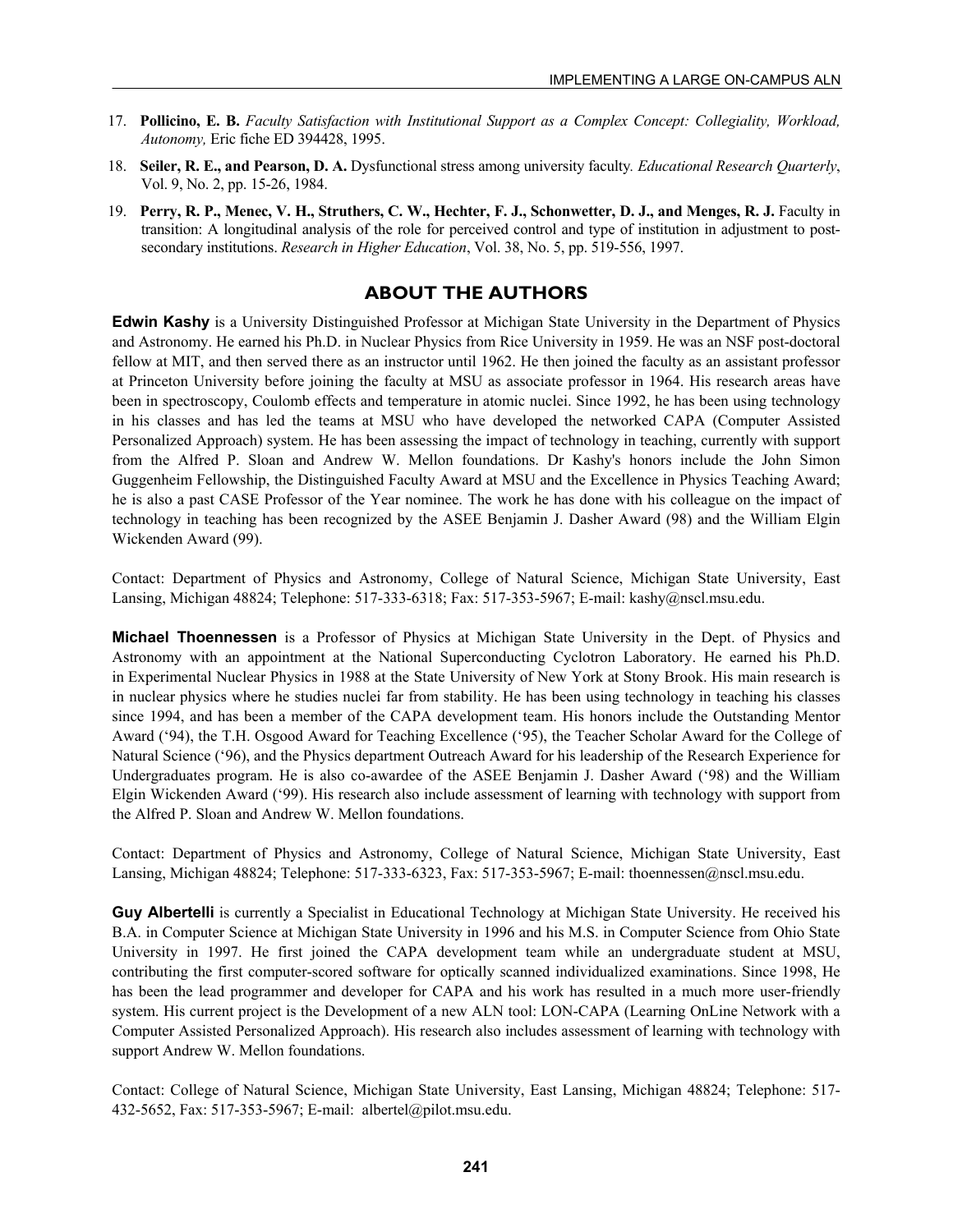**Yihjia Tsai** is currently an Assistant Professor of Computer Science and Information Engineering at Tamkang University in Taiwan, and has been a visiting scholar at MSU for several periods from 1998-2000. He received a B.S. in Mechanical Engineering from the Taiwan National University in 1985. Following a period of work in industry, he earned a M.S. (1995) and Ph.D. (1997) from Michigan State University. He was a member of the initial CAPA development team, was the principal programmer from its inception until 1998, and is actively participating in its current development. His research interests include fundamental aspects of communications in computers, as well as the use of computer technology in education. He is also co-awardee of the ASEE Benjamin J. Dasher Award ('98) and the William Elgin Wickenden Award ('99).

Contact: Computer Science and Information Engineering, Tamkang University, Taiwan; E-mail: tsai@cs.tku.edu.tw.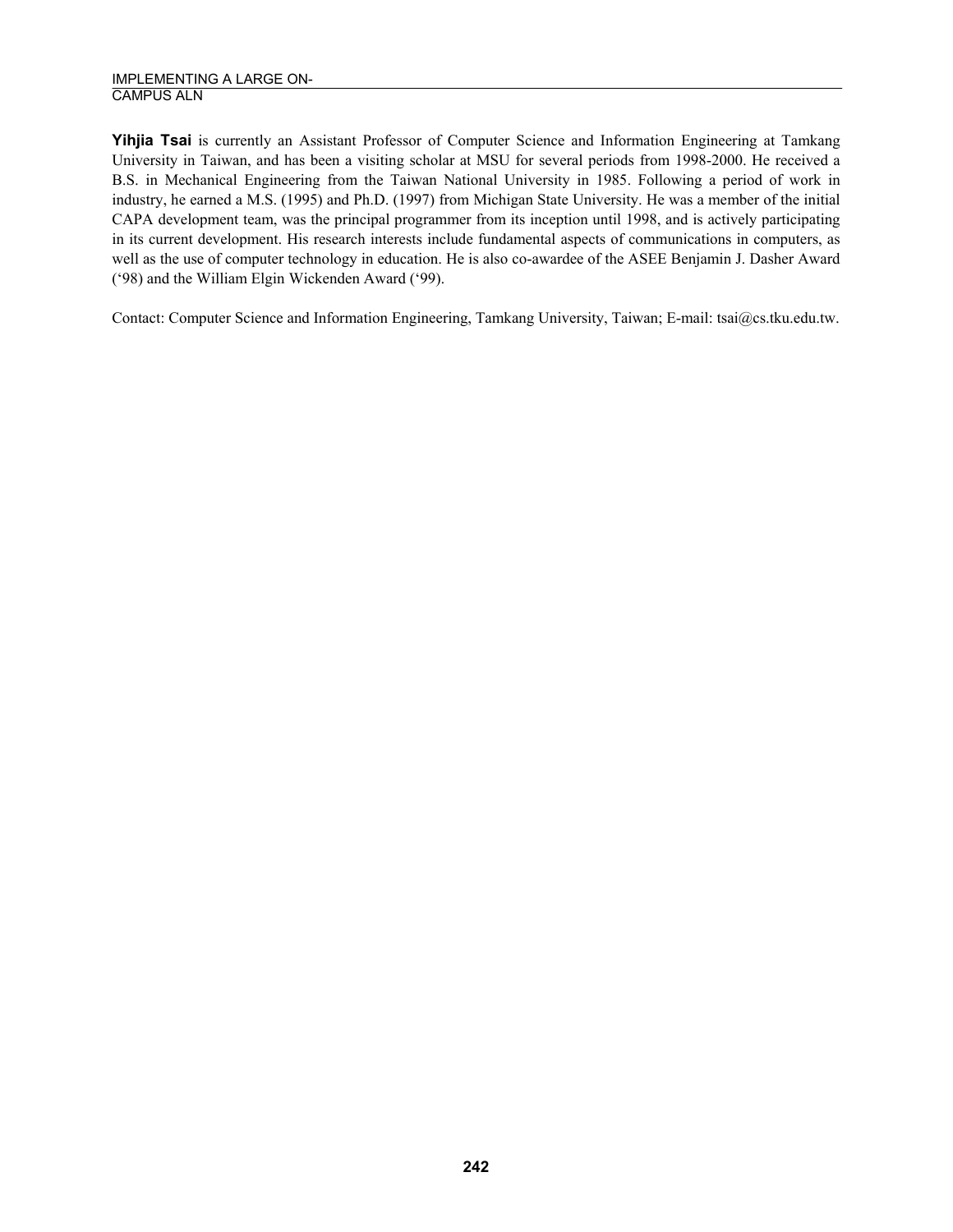#### **REVIEW**

# Implementing a Large On-campus ALN: Faculty Perspective

Edwin Kashy, Michael Thoennessen

### **Discussant:** John Bourne, Vanderbilt University

This paper describes the experiences of Michigan State University (MSU) faculty using a robust course management system developed at MSU called CAPA (Computer-Assisted Personalized Approach).

The teaching staff at MSU was reduced to two-thirds of that in traditional courses, largely because of the automated grading with CAPA. It is important that the authors observe that the number of teaching assistants needed for grading was reduced to zero. This finding has important implications for cost effectiveness of ALN. Another point is that the authors indicate in another on-line paper that the favorite aspect of ALN courses taught using CAPA is the use of automated grading and immediate feedback. Thus, the use of this system resulted in cost reduction coupled with improved student satisfaction—a very good thing, indeed!

One-on-one training of faculty resulted in rapid productivity. The Sloan grant permitted rapid training of faculty. The one-on-one model was shown to be quite good; however, is this model scalable? Some course management systems require almost no training, others significant amounts. Was CAPA unusual in the amount of training required compared to other systems?

Time allocation shifted very significantly from mostly lecture to less than half lecture. More time was spent with quizzes, exercises, and on-line discussion and less time with recitation. Due to the automation provided by CAPA, exam-grading time was reduced to zero, a significant factor in cost reduction.

The bottom line is that student learning improved. The paradigm of retaking tests and reworking homework appears to work well. However, it is a bit shocking that the improvements in what the students could do did not improve their grades, since the absolute scales used to assign grades were raised. So, even though the students learned more, they did not get better grades, it seems.

The investigators found that students printed out assignments rather than use the assignments on the screen. Students preferred printed material to on-screen materials. The survey conducted indicated that most found it hard to work in front of the screen. It appears that we need to know why this is and what human factors need to be changed in order to provide a paperless environment.

The four cases reporting on faculty satisfaction focus primarily on dissatisfaction. The authors indicate that the viewpoints presented are largely one-sided. It is striking, however, that things that have been accomplished appear to have been done in spite of rather than because of administrative input. If, in fact, faculty satisfaction is so strongly linked to administrative meddling, what lessons might we learn from this paper's observations? How can progress in ALN be better linked to administrative understanding of ALN?

Several issues are important:

■ **Learning Center Impact** – The addition of a face-to-face learning center was one of the innovations described. One wonders how much the learning center impacted the satisfaction of the students and faculty. If the learning center had not been implemented, what would have happened? Would any of the findings be different?